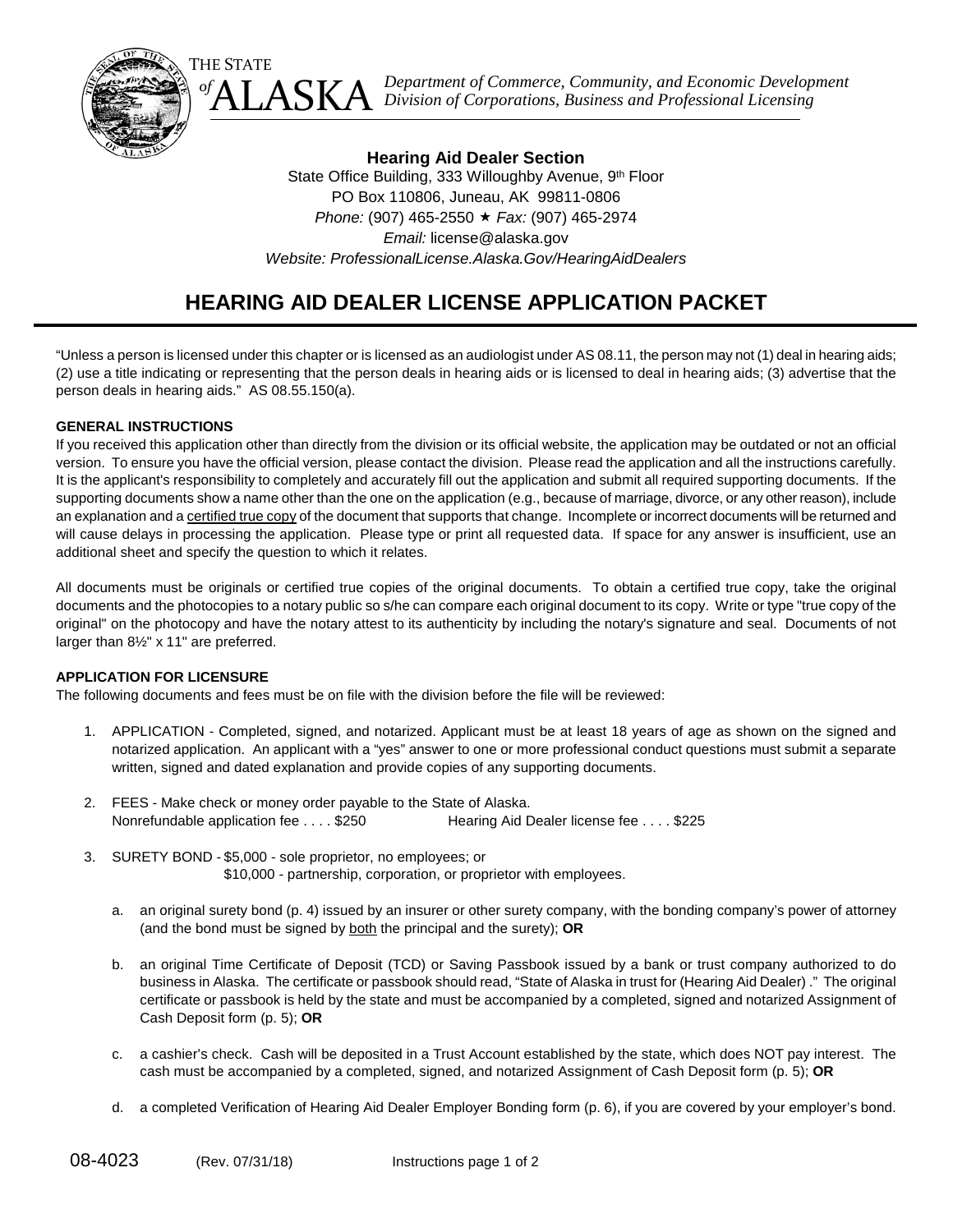- 4. LICENSE VERIFICATION Verification of licensure form (p. 7) from each state or territory in which the applicant holds or has held a license as a hearing aid dealer. Make additional photocopies, if necessary.
- 5. BUSINESS LICENSE A complete business license application and applicable fee or a photocopy of the applicant's (or employer's current) Alaska business license.
- 6. RELEASE Completed Authorization for Release of Records form (p. 8).

#### **OTHER FEES**

|                                                                   | - \$20 |
|-------------------------------------------------------------------|--------|
|                                                                   |        |
| Verification of licensure to another state (with written request) |        |
| Returned check fee                                                |        |
| Address change (must be in writing)                               | no fee |

#### **GENERAL INFORMATION**

APPLICATION PROCESSING - The amount of time it takes to process the application varies, depending on when all complete and correct documents and fees are received by the division. If the application is incomplete, the applicant will be notified of incomplete and/or incorrect documents and fees. When the application is complete and correct, all supporting documents have been received, and all fees have been paid, a license will be issued and sent to you with an accompanying cover letter with further information about Alaska statutory requirements. If the application is not approved for licensure, a written explanation of the basis of that denial and information on how to appeal the decision will be provided.

PAYMENT OF CHILD SUPPORT AND STUDENT LOANS - If the Alaska Child Support Enforcement Division has determined that you are in arrears on child support, or if the Alaska Commission on Postsecondary Education has determined you are in loan default, you may be issued a nonrenewable temporary license valid for 150 days. Contact Child Support Services at (907) 269-6900 or the Postsecondary Education office at (907) 465-2962 or 1-800-441-2962 to resolve payment issues.

SOCIAL SECURITY NUMBERS - AS 08.01.060 and 08.01.100 require that a U.S. Social Security Number be on file with the division before a professional license is issued or renewed for an individual. If you do not have a U.S. Social Security Number, please complete the Request for Exception from Social Security Number Requirement form located at *www.commerce.alaska.gov/cbpl/pl* OR contact the division for a copy of the form.

LICENSE TERM – Licenses are issued for a two-year period. However, all hearing aid dealer licenses expire September 30 of evennumbered years, regardless of the date of issuance, except licenses issued within 90 days of the expiration date are issued to the next biennial expiration date. One renewal notice will be mailed at least 30 days before license expiration to the last known address of record.

ADDRESS OR NAME CHANGE - In accordance with 12 AAC 02.900, it is the applicant's/licensee's responsibility to notify the division, in writing, of changes of address or name. Name and address change notification forms are available on the division's website. The address of record with the division will be used to send renewals and all other official notifications and correspondence. The name appearing on the license must be your current legal name.

STATE BUSINESS LICENSE - State of Alaska business license laws require a hearing aid dealer who practices independently, i.e., on a contract basis or is not considered an "employee," to have both a professional hearing aid dealer license and a state business license. A hearing aid dealer who is an employee of a firm that holds a business license does not need a separate business license. There is a separate business license application and fee. An application may be obtained by calling (907) 465-2550; or accessing the division's website at *www.commerce.alaska.gov/cbpl/bl.*

ABANDONMENT - Under 12 AAC 02.910, an application is considered abandoned when 12 months have elapsed since correspondence was last received from or on behalf of the applicant. An abandoned application is denied without prejudice and the application fee is forfeited. At the time of abandonment, the division will send notification to the last known address of the applicant, who has 30 days to submit a written request for a refund of license and other fees paid. If no request for refund is received, all fees are forfeited.

DENIAL OF APPLICATION – Please be aware that the denial of an application of licensure may be reported to any person, professional licensing board, federal, state, or local governmental agency, or other entity making a relevant inquiry or as may be required by law.

STATUTES AND REGULATIONS – The complete set of statutes and regulations for this program is available on the division's website at *[ProfessionalLicense.Alaska.Gov/HearingAidDealers.](http://professionallicense.alaska.gov/HearingAidDealers)* If you are unable to download the statutes and regulations, please contact the division and request a copy by mail.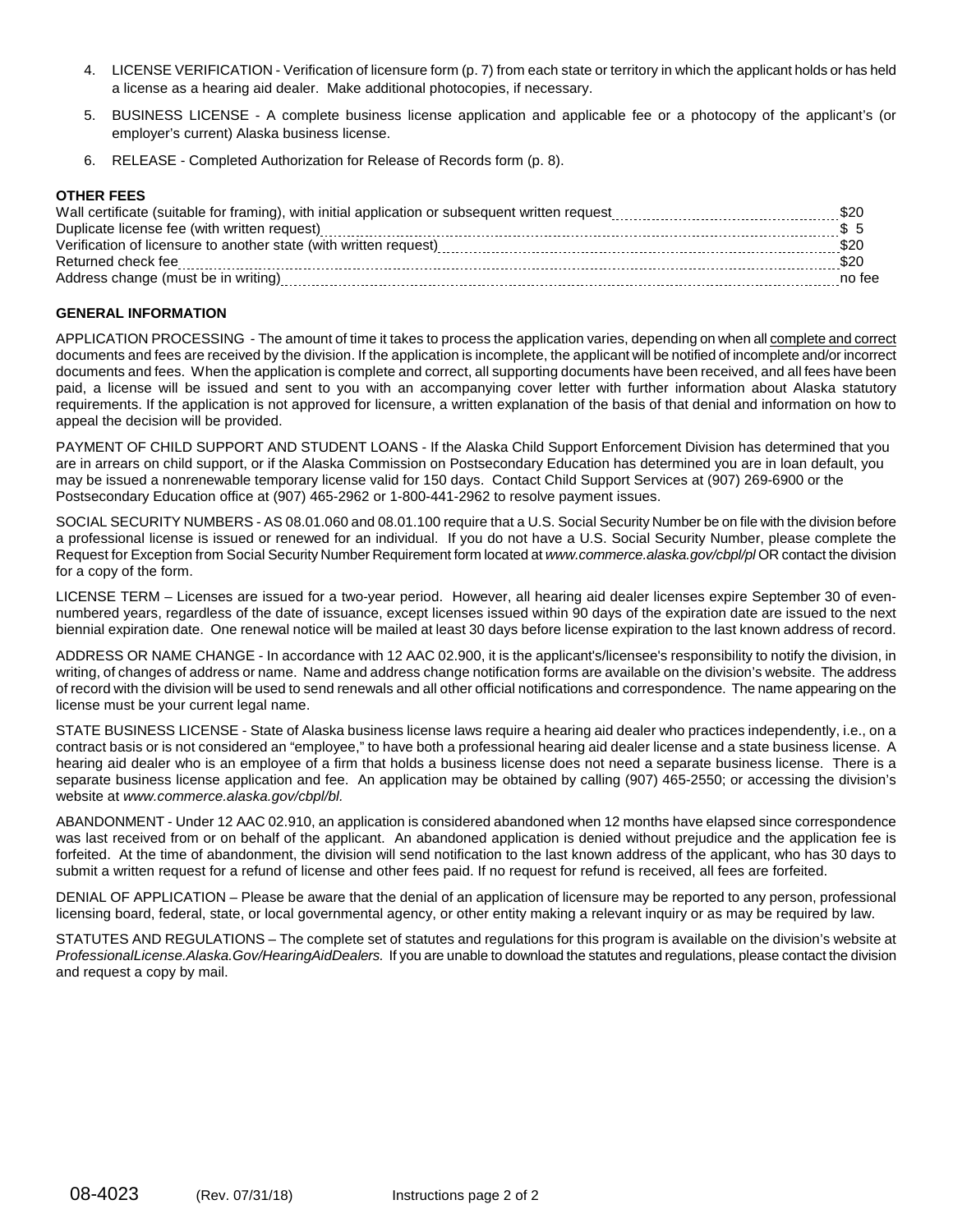



### **Hearing Aid Dealer Section**

State Office Building, 333 Willoughby Avenue, 9<sup>th</sup> Floor PO Box 110806, Juneau, AK 99811-0806 *Phone:* (907) 465-2550 *Fax:* (907) 465-2974 *Email:* license@alaska.gov *Website: [ProfessionalLicense.Alaska.Gov/HearingAidDealers](http://professionallicense.alaska.gov/HearingAidDealers)*

## **HEARING AID DEALER LICENSE APPLICATION**

Nonrefundable application fee - \$250 Initial license fee - \$225

Please fill out each section. Write "N/A" if not applicable.

### **Part I: PERSONAL IDENTIFICATION INFORMATION** *Type or Print Legibly*

| <b>Full Legal Name:</b><br>(Last, First, Middle)      | Last                                                                                                                                                                          | First                                                     |                       | Middle                        |
|-------------------------------------------------------|-------------------------------------------------------------------------------------------------------------------------------------------------------------------------------|-----------------------------------------------------------|-----------------------|-------------------------------|
| <b>Other Names Used:</b><br>(nick names, maiden name) |                                                                                                                                                                               | <b>Legal Name Changes:</b><br>(Provide copies of changes) |                       |                               |
| Date of Birth:                                        | Mo<br>Year<br>Day                                                                                                                                                             |                                                           | <b>I</b> Male<br>Sex: | $\Box$ Female                 |
| <b>Mailing Address:</b>                               | Address (Include street address if using post office box, and name if sending to a medical clinic)                                                                            |                                                           |                       |                               |
|                                                       | City                                                                                                                                                                          | <b>State</b>                                              |                       | Zip Code                      |
| Telephone:                                            | Work:                                                                                                                                                                         | Home:                                                     |                       |                               |
| <b>E-Mail (optional):</b>                             |                                                                                                                                                                               |                                                           |                       |                               |
|                                                       | APPLICANT: As required by state law, please provide your United States Social Security<br>Number. It is considered CONFIDENTIAL information and is not for public disclosure. |                                                           |                       | <b>Social Security Number</b> |

## **Part II: EDUCATION/GRADUATE EDUCATION**

State name of high school attended or G.E.D. information.

| Name of High School | Location | Diploma or G.E.D. Certificate # | Year Degree Awarded |
|---------------------|----------|---------------------------------|---------------------|
|                     |          |                                 |                     |
|                     |          |                                 |                     |
| Name of High School | Location | Diploma or G.E.D. Certificate # | Year Degree Awarded |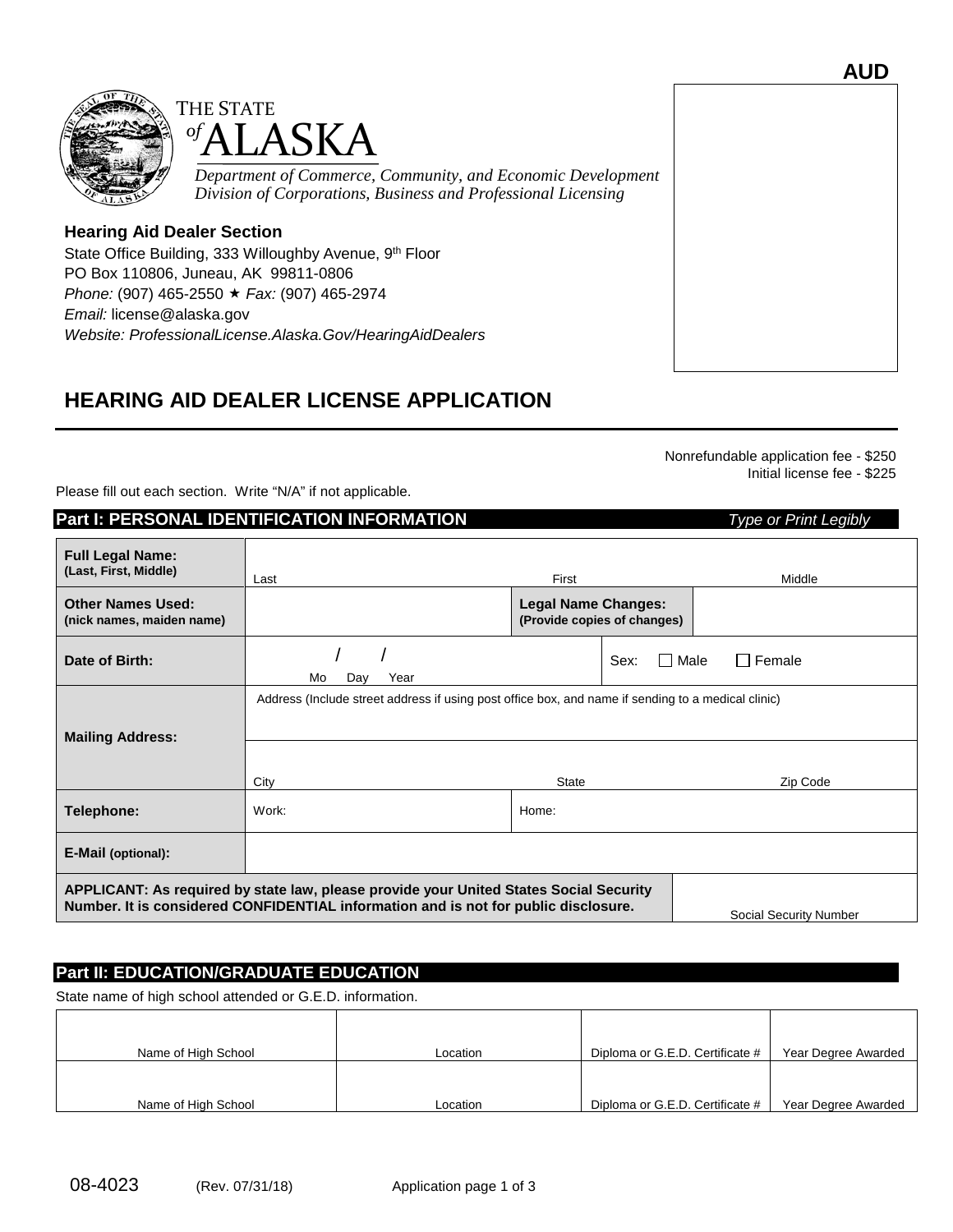## **Part III: LICENSE HISTORY**

List all current and previous hearing aid dealer licenses held in any state; have verifications completed by issuing agencies and sent directly to Alaska. If none, state N/A.

| Municipality/State/Territory/Country | License Number | Date of Issue | <b>Status</b> | Exam or Reciprocity |
|--------------------------------------|----------------|---------------|---------------|---------------------|
|                                      |                |               |               |                     |
| Municipality/State/Territory/Country | License Number | Date of Issue | <b>Status</b> | Exam or Reciprocity |
| Municipality/State/Territory/Country | License Number | Date of Issue | <b>Status</b> | Exam or Reciprocity |

#### **Part IV: PRACTICE HISTORY**

List employment and/or private practice work experience as a hearing aid dealer since first being licensed anywhere; if no previous experience, state N/A.

| Employer/Associate | Address | Dates of Employment | Full Time/Part Time | Position |
|--------------------|---------|---------------------|---------------------|----------|
| Employer/Associate | Address | Dates of Employment | Full Time/Part Time | Position |
| Employer/Associate | Address | Dates of Employment | Full Time/Part Time | Position |

### **Part V: PROFESSIONAL FITNESS**

The following questions must be answered. "Yes" answers may not automatically result in license denial. If you answer "Yes" to any of the questions, please explain dates and circumstances on a separate piece of paper, signed and dated, and send any supporting documents that are applicable (court records, judgments, charging documents, etc.). Applications submitted without the appropriate attachments will be considered incomplete and will not be processed.

|    | <b>WHEN IN DOUBT, DISCLOSE AND EXPLAIN!</b>                                                                                                                                                                                                                                                                                                                                                                                                                                                                                                                |            |           |
|----|------------------------------------------------------------------------------------------------------------------------------------------------------------------------------------------------------------------------------------------------------------------------------------------------------------------------------------------------------------------------------------------------------------------------------------------------------------------------------------------------------------------------------------------------------------|------------|-----------|
|    |                                                                                                                                                                                                                                                                                                                                                                                                                                                                                                                                                            | <b>YES</b> | <b>NO</b> |
| 1. | Have you had a professional license denied, revoked, suspended, or otherwise restricted, conditioned,<br>or limited or have you surrendered a professional license, been fined, placed on probation, reprimanded,<br>disciplined, or entered into a settlement with a licensing authority in connection with a professional license<br>you have held in any jurisdiction including Alaska and including that of any military authorities or is any                                                                                                         |            |           |
| 2. | Have you been convicted of a crime or are you currently charged with committing a crime? For purposes<br>of this question, "crime" includes a misdemeanor, felony, or a military offense, including but not limited to,<br>driving under the influence (DUI) or driving while intoxicated (DWI), driving without a license, reckless<br>driving, or driving with a suspended or revoked license. "Convicted" includes having been found guilty<br>by verdict of a judge or jury, having entered a plea of guilty, nolo contendere or no contest, or having |            |           |
| 3. | Within the past five years, have you reorganized, had a debt adjustment, or been adjudicated as bankrupt<br>under bankruptcy proceeding due to insolvency or been a principal executive officer or general partner of a<br>business that has been reorganized, had a debt adjustment, or been adjudicated as bankrupt due to                                                                                                                                                                                                                               |            |           |
| 4. | Are you subject to an injunctive order that is currently in effect from a pending proceeding or action brought                                                                                                                                                                                                                                                                                                                                                                                                                                             |            |           |
| 5. | Are you a defendant in a pending criminal or civil action relating to fraud, embezzlement, misappropriation                                                                                                                                                                                                                                                                                                                                                                                                                                                |            |           |
| 6. | Within the past five years immediately preceding the date of application for licensure, have you experienced,<br>or been treated for, bipolar disorder, schizophrenia, paranoia, depression (except for reactive or situational                                                                                                                                                                                                                                                                                                                            |            |           |
| 7. | Within the past five years, have you been or are you addicted to, excessively used, or misused alcohol,<br>narcotics, barbiturates, or habit-forming drugs?                                                                                                                                                                                                                                                                                                                                                                                                |            |           |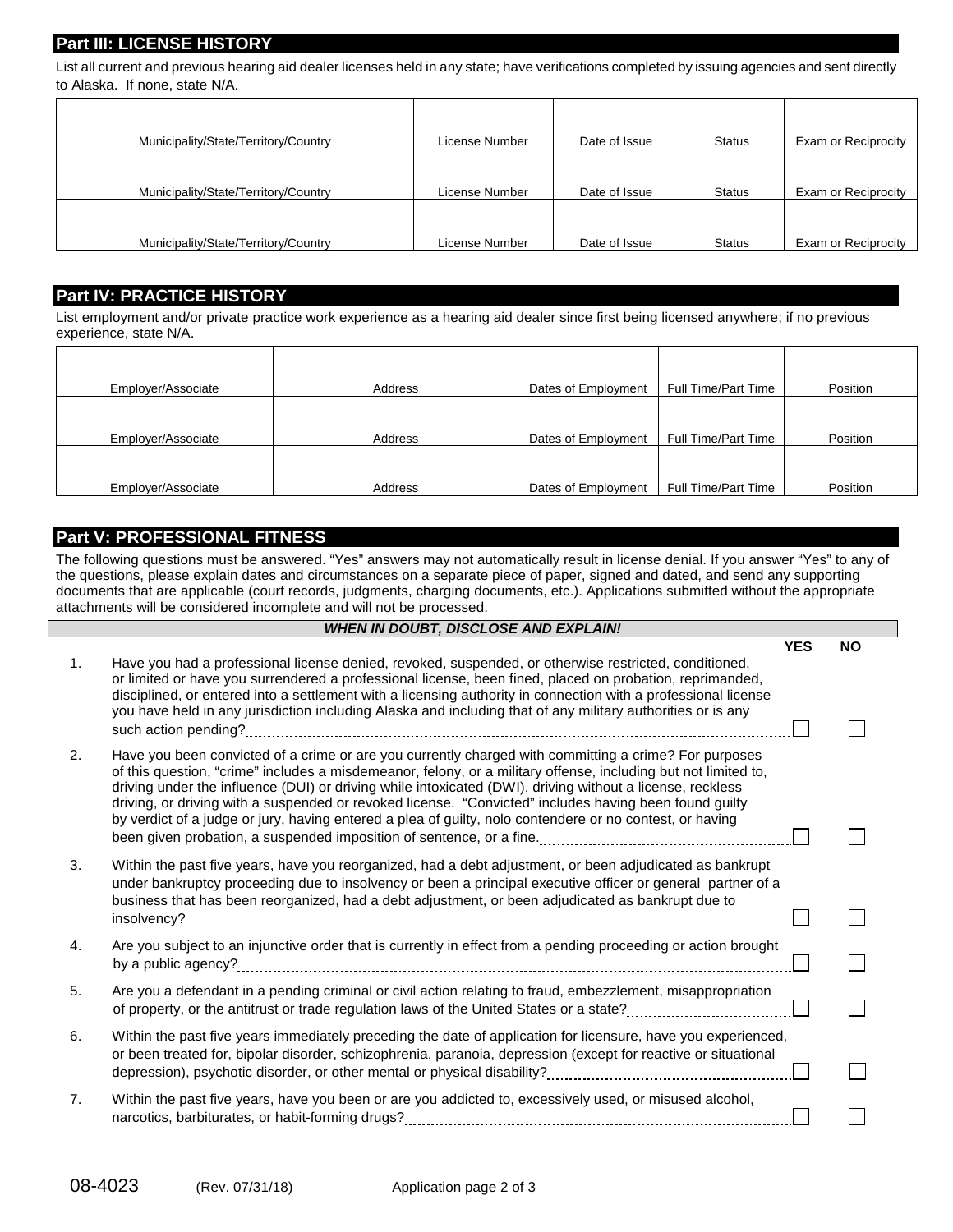Under AS 08.55.010(5), an applicant must furnish evidence satisfactory to the department that the applicant has not engaged in conduct set out in AS 08.55.130, Grounds for Imposition of Disciplinary Sanctions, as noted below:

(1) secured a license through deceit, fraud, or intentional misrepresentation;

(2) engaged in deceit, fraud, or intentional misrepresentation in the course of providing professional services or engaging in professional activities;

- (3) advertised professional services in a false or misleading manner;
- (4) has been convicted of a felony or other crime that affects the individual's ability to continue to practice competently and safely;
- (5) failed to comply with a provision of this chapter or a regulation adopted under this chapter, or an order of the department;
- (6) continued to practice after becoming unfit due to
	- (A) professional incompetence;
	- (B) addiction to or severe dependency on alcohol or another drug that impairs the individual's ability to practice safely;
	- (C) physical or mental disability;
- (7) employed a person who did not have a valid current license to deal in hearing aids to perform work covered by this chapter;
- (8) failed or refused to honor a representation, promise, agreement, or warranty made by the person while dealing in hearing aids;
- (9) advertised a model, type, or kind of hearing aid for sale that the person does not sell;

(10) failed to maintain a business address or telephone number at which the individual could normally be reached during regular business hours;

(11) included in a contract or receipt for the purchase or lease of a hearing aid a confession of judgment or a waiver of a right of the consumer under this chapter;

(12) used undue influence, coercion, or other willful act or representation to interfere with the exercise by the consumer of the rights provided in this chapter;

(13) negotiated, transferred, sold, or assigned a note or other evidence of indebtedness to a finance company or other third party within two months of delivering a hearing aid to a purchaser or lessee of the hearing aid by mail or in person;

- (14) permitted another person to use the licensee's license;
- (15) dealt in hearing aids while suffering from a serious disease that was contagious or infectious.

All information submitted with this application is considered public information unless required by state or federal law to remain confidential. If additional information of a confidential nature is required, you will be notified in writing. Licensee information, including mailing addresses, is available on the division's website at *www.commerce.alaska.gov/cbpl/pl* under License Search.

I certify that the information in this application is true and correct to the best of my knowledge. I further certify that all credentials and supporting documents supplied by me are true and correct and that below is a true likeness of me taken within the past 60 days.

I have read the Grounds for Disciplinary Sanctions set out above and attest that I have not engaged in conduct set out in AS 08.55.130. I understand that any false information or falsification of documents may result in failure to obtain, or subsequent revocation of, a license to dispense hearing aids in Alaska.

#### **By my signature below, I certify that all information furnished in this application is true and correct. I understand that it is a Class A misdemeanor under Alaska Statute 11.56.210 to falsify an application and commit the crime of unsworn falsification.**

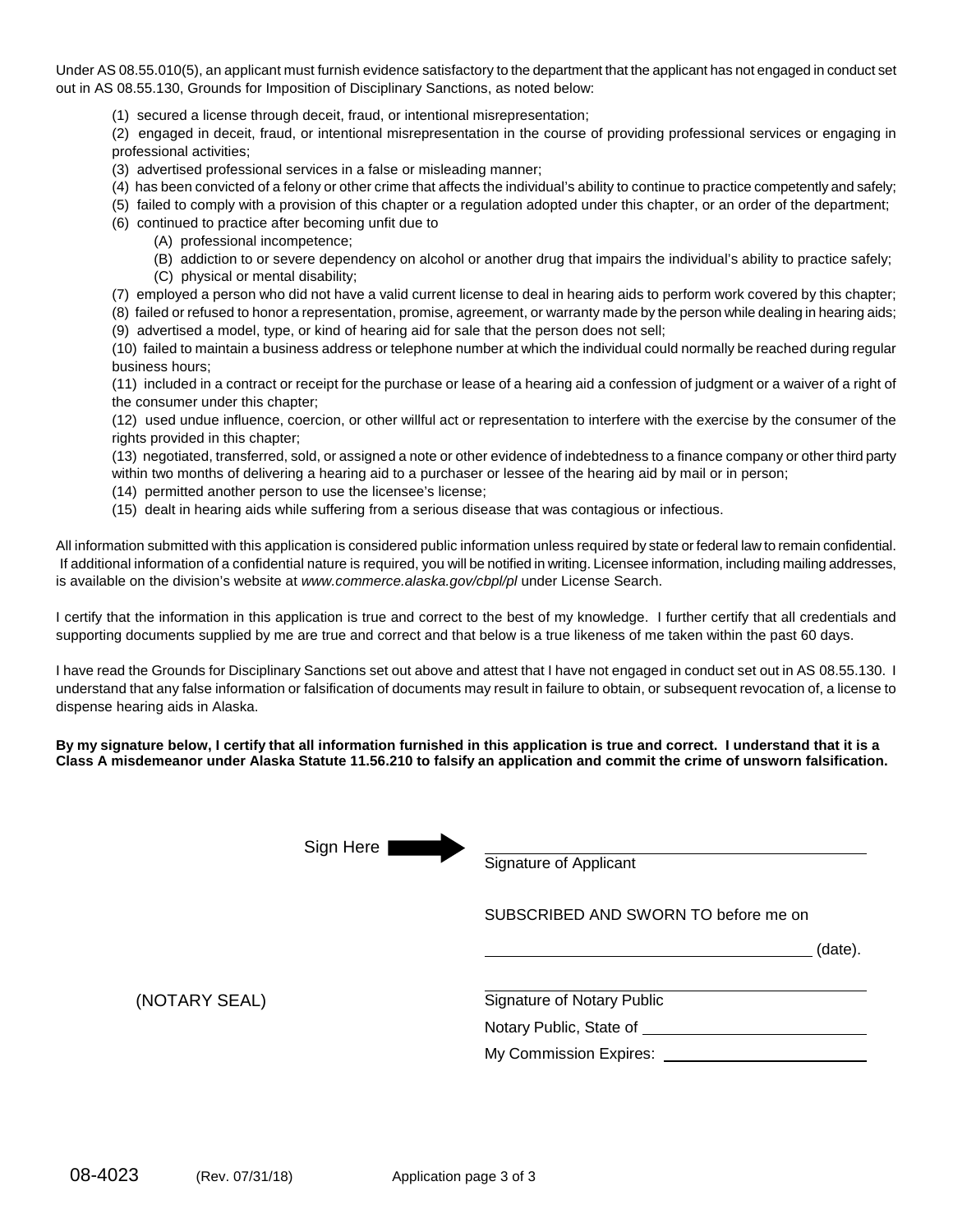



### **Hearing Aid Dealer Section**

State Office Building, 333 Willoughby Avenue, 9<sup>th</sup> Floor PO Box 110806, Juneau, AK 99811-0806 *Phone:* (907) 465-2550 *Fax:* (907) 465-2974 *Email:* license@alaska.gov *Website: [ProfessionalLicense.Alaska.Gov/HearingAidDealers](http://professionallicense.alaska.gov/HearingAidDealers)*

# **HEARING AID DEALER SURETY BOND**

*Required by the Hearing Aid Dealer's Licensing Act, AS 08.55*

|                                                                                                                                                                                                                                                                                                                                                                                                                                                                                                                                                                                                                 | <b>Bond Number Bond 2007</b>                                                                                                                                                                                                        |  |
|-----------------------------------------------------------------------------------------------------------------------------------------------------------------------------------------------------------------------------------------------------------------------------------------------------------------------------------------------------------------------------------------------------------------------------------------------------------------------------------------------------------------------------------------------------------------------------------------------------------------|-------------------------------------------------------------------------------------------------------------------------------------------------------------------------------------------------------------------------------------|--|
| KNOW ALL PERSONS BY THESE PRESENTS that ___________                                                                                                                                                                                                                                                                                                                                                                                                                                                                                                                                                             | <b>Example 2018</b> The Color State State State State State State State State State State State State State State State State State State State State State State State State State State State State State State State State State |  |
| corporation duly authorized to transact surety business in the State of Alaska, as surety, are held in and firmly bound to the State of<br>Alaska, in the sum of _____ thousand dollars (\$ ____________) lawful money of the United States, for the payment of which, well and<br>truly to be made, we and each of us, bind ourselves, our heirs, executors, administrators, successors and assigns, jointly and<br>severally, firmly by these presents.                                                                                                                                                       |                                                                                                                                                                                                                                     |  |
| THE CONDITIONS OF THE ABOVE OBLIGATIONS ARE SUCH THAT: Whereas, the above bound principal has or is about to obtain<br>a hearing aid dealer's license in the State of Alaska, in accordance with the provisions of AS 08.55 and desires to give bond as<br>required by law.                                                                                                                                                                                                                                                                                                                                     |                                                                                                                                                                                                                                     |  |
| NOW THEREFORE, if the principal, in compliance with AS 08.55 shall pay all taxes and contributions due the state and political<br>subdivisions of the state, and amounts that may be adjudged against the applicant, or employer, or the employees by reason of<br>negligently or improperly dealing in hearing aids or breaching a contract when dealing in hearing aids, the above obligation shall be<br>null and void; otherwise to remain in full force and effect.                                                                                                                                        |                                                                                                                                                                                                                                     |  |
| revoked or otherwise terminated by the Department of Commerce, Community, and Economic Development or until 30 days after the<br>surety sends written notice of cancellation to the Department of Commerce, Community, and Economic Development, State of Alaska.<br>The bond shall apply to all liens and liabilities which arise during the effective period of the bond and to which the bond is applicable<br>under law, even if the judgment liens are foreclosed or valid liens settled after the effective period of the bond or the liabilities are<br>enforced after the effective period of the bond. |                                                                                                                                                                                                                                     |  |
| IN WITNESS WHEREOF, the principal and the surety have signed and sealed this bond on______________________(date).                                                                                                                                                                                                                                                                                                                                                                                                                                                                                               |                                                                                                                                                                                                                                     |  |
| <b>PRINCIPAL</b>                                                                                                                                                                                                                                                                                                                                                                                                                                                                                                                                                                                                | <b>SURETY</b>                                                                                                                                                                                                                       |  |
|                                                                                                                                                                                                                                                                                                                                                                                                                                                                                                                                                                                                                 |                                                                                                                                                                                                                                     |  |
|                                                                                                                                                                                                                                                                                                                                                                                                                                                                                                                                                                                                                 |                                                                                                                                                                                                                                     |  |
|                                                                                                                                                                                                                                                                                                                                                                                                                                                                                                                                                                                                                 |                                                                                                                                                                                                                                     |  |
| This bond is not valid until signed by both principal                                                                                                                                                                                                                                                                                                                                                                                                                                                                                                                                                           |                                                                                                                                                                                                                                     |  |
| and surety. Note: Surety's power of attorney must be<br>attached.                                                                                                                                                                                                                                                                                                                                                                                                                                                                                                                                               | Resident Agent: <u>contract and a series of the series of the series of the series of the series of the series of</u>                                                                                                               |  |
| Division of Corporations, Business and Professional Licensing<br>P.O. Box 110806, Juneau, Alaska 99811-0806                                                                                                                                                                                                                                                                                                                                                                                                                                                                                                     | (Surety's Seal)                                                                                                                                                                                                                     |  |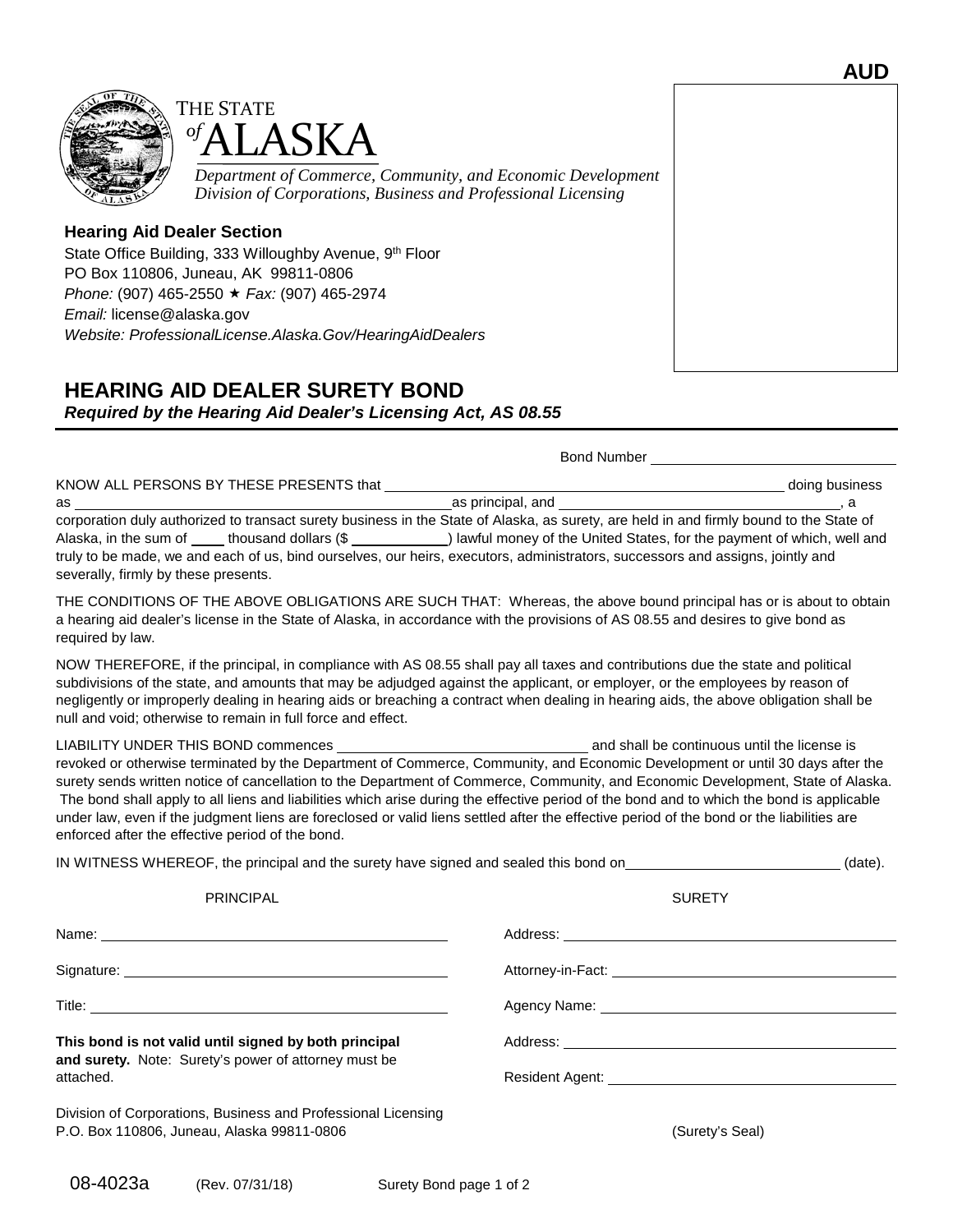



### **Hearing Aid Dealer Section**

State Office Building, 333 Willoughby Avenue, 9<sup>th</sup> Floor PO Box 110806, Juneau, AK 99811-0806 *Phone:* (907) 465-2550 *Fax:* (907) 465-2974 *Email:* license@alaska.gov *Website: [ProfessionalLicense.Alaska.Gov/HearingAidDealers](http://professionallicense.alaska.gov/HearingAidDealers)*

# **HEARING AID DEALER ASSIGNMENT OF CASH DEPOSIT**

AS 08.55.030: A certificate of deposit, other negotiable instrument, or cash filed with the commissioner instead of a bond must be accompanied by an Assignment of Cash Deposit signed by the hearing aid dealer and bank representative acknowledging transfer to the department.

For value received, the undersigned assigns and transfers to the State of Alaska, the attached:

|                                                                                                                   | Certificate of Deposit No. 1999 Contract of Deposit No. |                                                                                                               |  |
|-------------------------------------------------------------------------------------------------------------------|---------------------------------------------------------|---------------------------------------------------------------------------------------------------------------|--|
|                                                                                                                   |                                                         |                                                                                                               |  |
|                                                                                                                   |                                                         |                                                                                                               |  |
|                                                                                                                   |                                                         |                                                                                                               |  |
|                                                                                                                   |                                                         | <b>Bank Name</b>                                                                                              |  |
|                                                                                                                   | <b>Bank Address</b>                                     |                                                                                                               |  |
| as and for the hearing aid dealer surety bond as required by the laws of the State of Alaska for the licensure of |                                                         |                                                                                                               |  |
|                                                                                                                   | proprietor's or all partners' names                     |                                                                                                               |  |
|                                                                                                                   | hearing aid dealer DBA                                  |                                                                                                               |  |
|                                                                                                                   |                                                         |                                                                                                               |  |
| sole proprietorship                                                                                               | $\Box$ corporation<br>partnership                       | other and the contract of the contract of the contract of the contract of the contract of the contract of the |  |
|                                                                                                                   |                                                         |                                                                                                               |  |

The undersigned irrevocably constitutes and appoints the State of Alaska by and through its duly authorized agents as his/her/their Attorney-in-Fact to do all things necessary and appropriate to effectuate the purposes of this assignment. It is agreed and understood that this assignment shall remain in full force and effect for the period of time provided by law for actions against the surety bond.

All persons whose names appear on the certificate or passbook account must sign below.

Applicant's Signature **Applicant's Signature** Applicant's Signature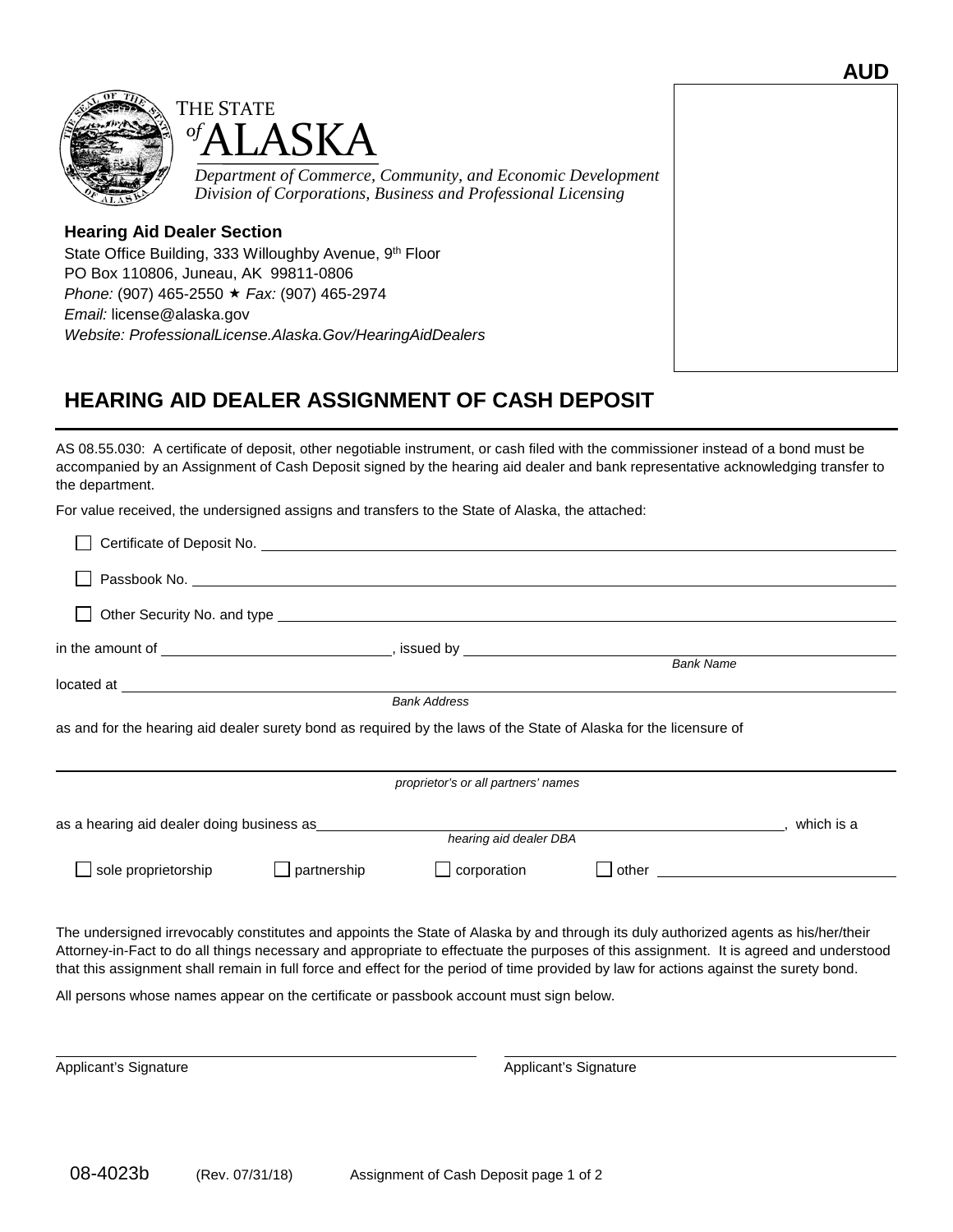| This is to certify that on <u>example and the set of the set of the set of the set of the set of the set of the set of the set of the set of the set of the set of the set of the set of the set of the set of the set of the se</u> | (date), before me, the undersigned notary public, duly commissioned and sworn,                                                                                                                                                 |
|--------------------------------------------------------------------------------------------------------------------------------------------------------------------------------------------------------------------------------------|--------------------------------------------------------------------------------------------------------------------------------------------------------------------------------------------------------------------------------|
|                                                                                                                                                                                                                                      | personally appeared example and the personally appeared example and the personally appeared example and the person of the person (s) described in and                                                                          |
|                                                                                                                                                                                                                                      | who executed the above Assignment of Cash Deposit, and he/she/they acknowledged to me that he/she/they signed and sealed the                                                                                                   |
| document freely and voluntarily for the uses and purposes stated in it.                                                                                                                                                              |                                                                                                                                                                                                                                |
|                                                                                                                                                                                                                                      | $(date)$ .                                                                                                                                                                                                                     |
| (Notary Seal)                                                                                                                                                                                                                        | <b>Notary Public</b>                                                                                                                                                                                                           |
|                                                                                                                                                                                                                                      |                                                                                                                                                                                                                                |
|                                                                                                                                                                                                                                      | My Commission Expires: Note that the commission of the contract of the contract of the contract of the contract of the contract of the contract of the contract of the contract of the contract of the contract of the contrac |
|                                                                                                                                                                                                                                      |                                                                                                                                                                                                                                |

By signature below, the issuing institution agrees that only the State of Alaska, upon presentation of written notice, shall cause the release of any and all funds described above.

Bank Representative **Date** Date **Date**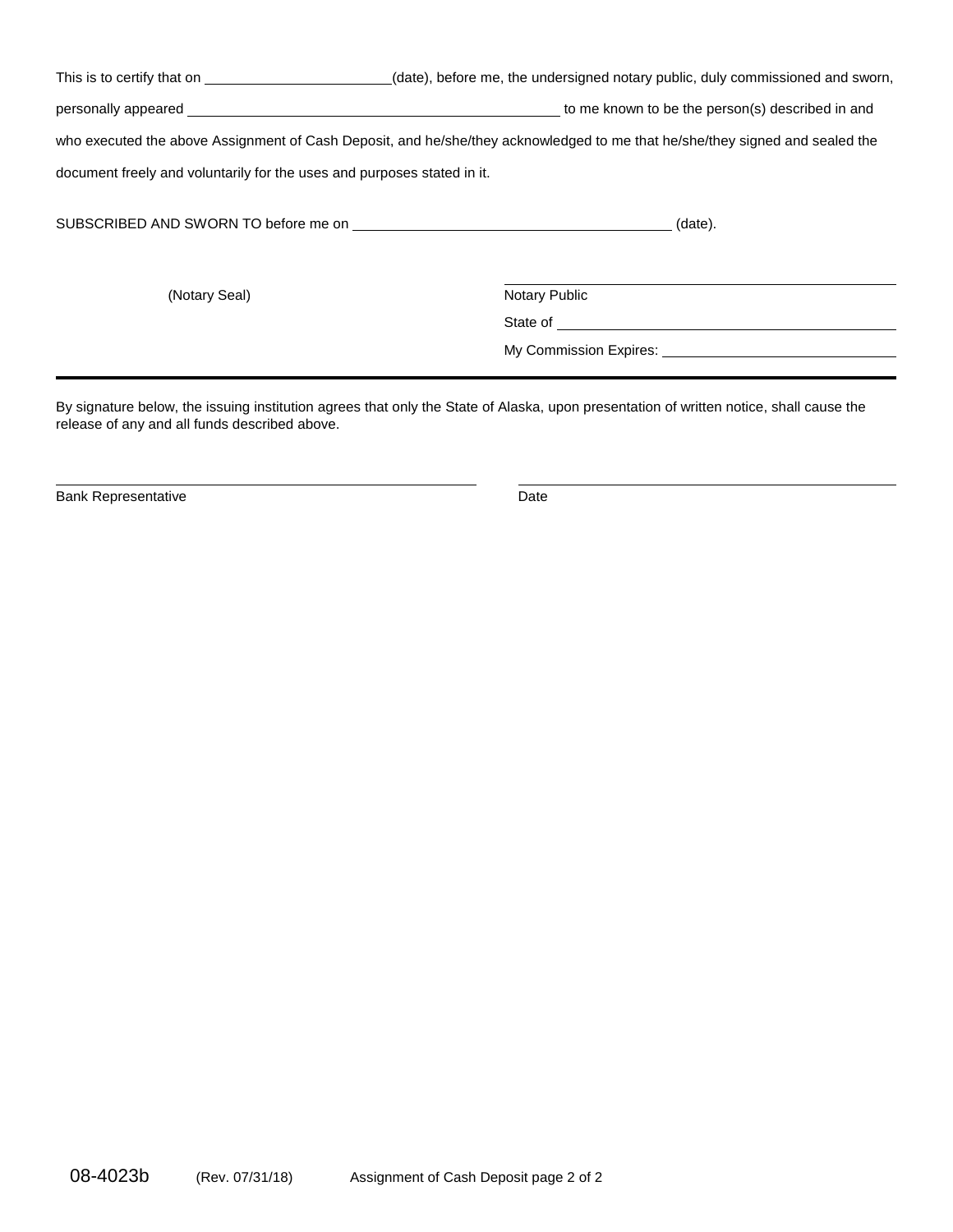



#### **Hearing Aid Dealer Section**

State Office Building, 333 Willoughby Avenue, 9<sup>th</sup> Floor PO Box 110806, Juneau, AK 99811-0806 *Phone:* (907) 465-2550 *Fax:* (907) 465-2974 *Email:* license@alaska.gov *Website: [ProfessionalLicense.Alaska.Gov/HearingAidDealers](http://professionallicense.alaska.gov/HearingAidDealers)*

## **VERIFICATION OF HEARING AID DEALER EMPLOYER BONDING**

**Part I - Instructions to Applicant:** Type or print the information needed to complete Part I of this form. Forward a copy to your employer. The information requested below must be verified by the employer. Upon completion of Part II, the employer must return the form directly to the Division of Corporations, Business and Professional Licensing.

| State<br>Part II - Instructions to Employer: The above-named individual is applying for licensure as a hearing aid dealer in Alaska. Please<br>Licensing at the address at the top of the page. The verification is not to be returned to the applicant. | Maiden/Other<br>ZIP Code                                                                                                                                                                                                                                                   |
|----------------------------------------------------------------------------------------------------------------------------------------------------------------------------------------------------------------------------------------------------------|----------------------------------------------------------------------------------------------------------------------------------------------------------------------------------------------------------------------------------------------------------------------------|
|                                                                                                                                                                                                                                                          |                                                                                                                                                                                                                                                                            |
|                                                                                                                                                                                                                                                          |                                                                                                                                                                                                                                                                            |
|                                                                                                                                                                                                                                                          |                                                                                                                                                                                                                                                                            |
|                                                                                                                                                                                                                                                          |                                                                                                                                                                                                                                                                            |
|                                                                                                                                                                                                                                                          |                                                                                                                                                                                                                                                                            |
|                                                                                                                                                                                                                                                          | verify the information requested below, and return the form directly to the Division of Corporations, Business and Professional                                                                                                                                            |
|                                                                                                                                                                                                                                                          | is my employee                                                                                                                                                                                                                                                             |
|                                                                                                                                                                                                                                                          |                                                                                                                                                                                                                                                                            |
|                                                                                                                                                                                                                                                          | $\frac{1}{2}$ bond #                                                                                                                                                                                                                                                       |
|                                                                                                                                                                                                                                                          |                                                                                                                                                                                                                                                                            |
|                                                                                                                                                                                                                                                          |                                                                                                                                                                                                                                                                            |
|                                                                                                                                                                                                                                                          | I understand I am liable for any acts of negligence or improper dealing in hearing aids the above-named individual may commit if it is<br>determined by court judgment. When this employer-employee relationship ends, I will notify the state, in writing, of the date of |
| Signed: <u>contract and contract and contract and contract and contract and contract and contract and contract and contract and contract and contract and contract and contract and contract and contract and contract and contr</u>                     |                                                                                                                                                                                                                                                                            |
|                                                                                                                                                                                                                                                          |                                                                                                                                                                                                                                                                            |
|                                                                                                                                                                                                                                                          |                                                                                                                                                                                                                                                                            |
|                                                                                                                                                                                                                                                          |                                                                                                                                                                                                                                                                            |
|                                                                                                                                                                                                                                                          |                                                                                                                                                                                                                                                                            |
| Date: the contract of the contract of the contract of the contract of the contract of the contract of the contract of the contract of the contract of the contract of the contract of the contract of the contract of the cont                           |                                                                                                                                                                                                                                                                            |
|                                                                                                                                                                                                                                                          | *Note: The "original" of the above bond must be on file with the<br>division, either attached to this verification or provided earlier with                                                                                                                                |
|                                                                                                                                                                                                                                                          |                                                                                                                                                                                                                                                                            |

**AUD**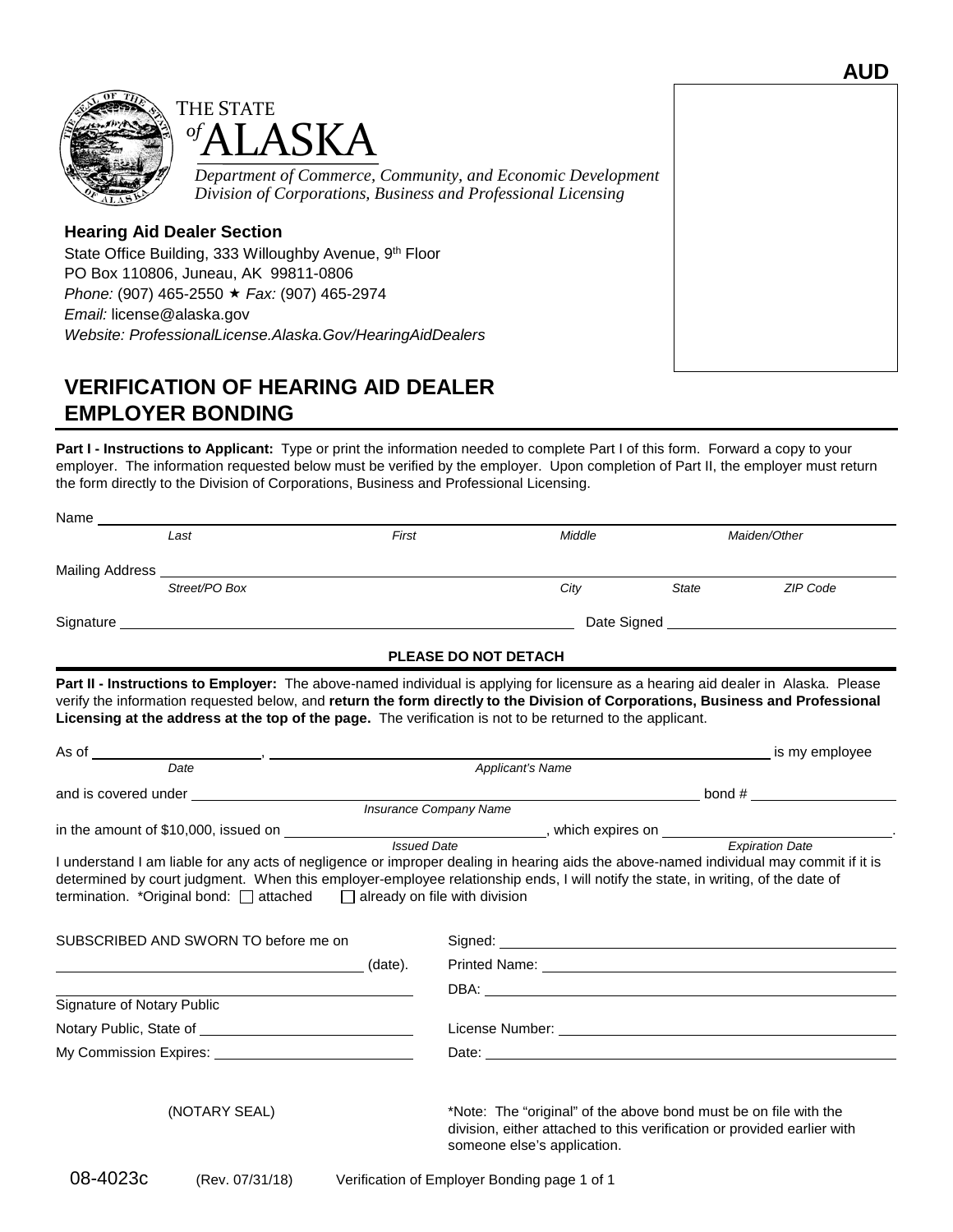



#### **Hearing Aid Dealer Section**

State Office Building, 333 Willoughby Avenue, 9<sup>th</sup> Floor PO Box 110806, Juneau, AK 99811-0806 *Phone:* (907) 465-2550 *Fax:* (907) 465-2974 *Email:* license@alaska.gov *Website: [ProfessionalLicense.Alaska.Gov/HearingAidDealers](http://professionallicense.alaska.gov/HearingAidDealers)*

## **VERIFICATION OF HEARING AID DEALER LICENSE**

#### **Part I**

**Instructions to Applicant:** Type or print the information needed to complete Part I of this form. Forward a verification to each jurisdiction where you previously were or currently are licensed as a hearing aid dealer. The information requested below must be officially verified by the agency or board that issued the license. The blank form may be photocopied for additional requests. It is the applicant's responsibility to request all necessary verifications and pay all applicable fees. Upon completion of Part II, the licensing agency will return the form directly to the State of Alaska.

| Name __                |                                         |                                                                    |                                                                                             |                                                                                                                                                                                                                                                                                                                                                                                                                                                                                                                                        |              |                                                                                                                                                                                                                                    |
|------------------------|-----------------------------------------|--------------------------------------------------------------------|---------------------------------------------------------------------------------------------|----------------------------------------------------------------------------------------------------------------------------------------------------------------------------------------------------------------------------------------------------------------------------------------------------------------------------------------------------------------------------------------------------------------------------------------------------------------------------------------------------------------------------------------|--------------|------------------------------------------------------------------------------------------------------------------------------------------------------------------------------------------------------------------------------------|
|                        | Last                                    |                                                                    | First                                                                                       | Middle                                                                                                                                                                                                                                                                                                                                                                                                                                                                                                                                 |              | Maiden/Other                                                                                                                                                                                                                       |
|                        |                                         |                                                                    |                                                                                             |                                                                                                                                                                                                                                                                                                                                                                                                                                                                                                                                        |              |                                                                                                                                                                                                                                    |
|                        | Street/PO Box                           |                                                                    |                                                                                             | City                                                                                                                                                                                                                                                                                                                                                                                                                                                                                                                                   | <b>State</b> | ZIP Code                                                                                                                                                                                                                           |
|                        |                                         |                                                                    |                                                                                             |                                                                                                                                                                                                                                                                                                                                                                                                                                                                                                                                        |              |                                                                                                                                                                                                                                    |
|                        |                                         |                                                                    |                                                                                             |                                                                                                                                                                                                                                                                                                                                                                                                                                                                                                                                        |              |                                                                                                                                                                                                                                    |
|                        |                                         |                                                                    | PLEASE DO NOT DETACH                                                                        |                                                                                                                                                                                                                                                                                                                                                                                                                                                                                                                                        |              | <u> 1989 - Johann John Stone, mars et al. 1989 - Anna ann an t-Anna ann an t-Anna ann an t-Anna ann an t-Anna ann </u>                                                                                                             |
|                        |                                         |                                                                    |                                                                                             | Instructions to Licensing Agency or Board: The above-named individual is applying for licensure as a hearing aid dealer in Alaska.<br>Please provide the information requested below, and return the form directly to the Division of Corporations, Business and<br>Professional Licensing at the address at the top of the page. The verification is not to be returned to the applicant. In lieu of this form,<br>the State of Alaska will accept a standard computer verification that provides approximately the same information. |              |                                                                                                                                                                                                                                    |
|                        | License # _____________________________ |                                                                    |                                                                                             |                                                                                                                                                                                                                                                                                                                                                                                                                                                                                                                                        |              |                                                                                                                                                                                                                                    |
|                        |                                         |                                                                    |                                                                                             |                                                                                                                                                                                                                                                                                                                                                                                                                                                                                                                                        |              |                                                                                                                                                                                                                                    |
| Status: $\Box$ Current |                                         | Inactive<br>$\perp$                                                | $\Box$ Lapsed                                                                               |                                                                                                                                                                                                                                                                                                                                                                                                                                                                                                                                        |              | D Other <u>Contact Communication</u> Change of the Contact Contact Contact Contact Contact Contact Contact Contact Contact Contact Contact Contact Contact Contact Contact Contact Contact Contact Contact Contact Contact Contact |
|                        |                                         | Licensed By: $\Box$ Exam (Date $\_\_\_\_\_\_\_\_\_\_$              | Credentials                                                                                 |                                                                                                                                                                                                                                                                                                                                                                                                                                                                                                                                        |              |                                                                                                                                                                                                                                    |
|                        |                                         | If yes, please provide a copy of the disciplinary action document. | Has there been any final disciplinary action taken against this licensee? $\Box$ Yes $\Box$ | No.                                                                                                                                                                                                                                                                                                                                                                                                                                                                                                                                    |              |                                                                                                                                                                                                                                    |

08-4023d (Rev. 07/31/18) Verification of License page 1 of 2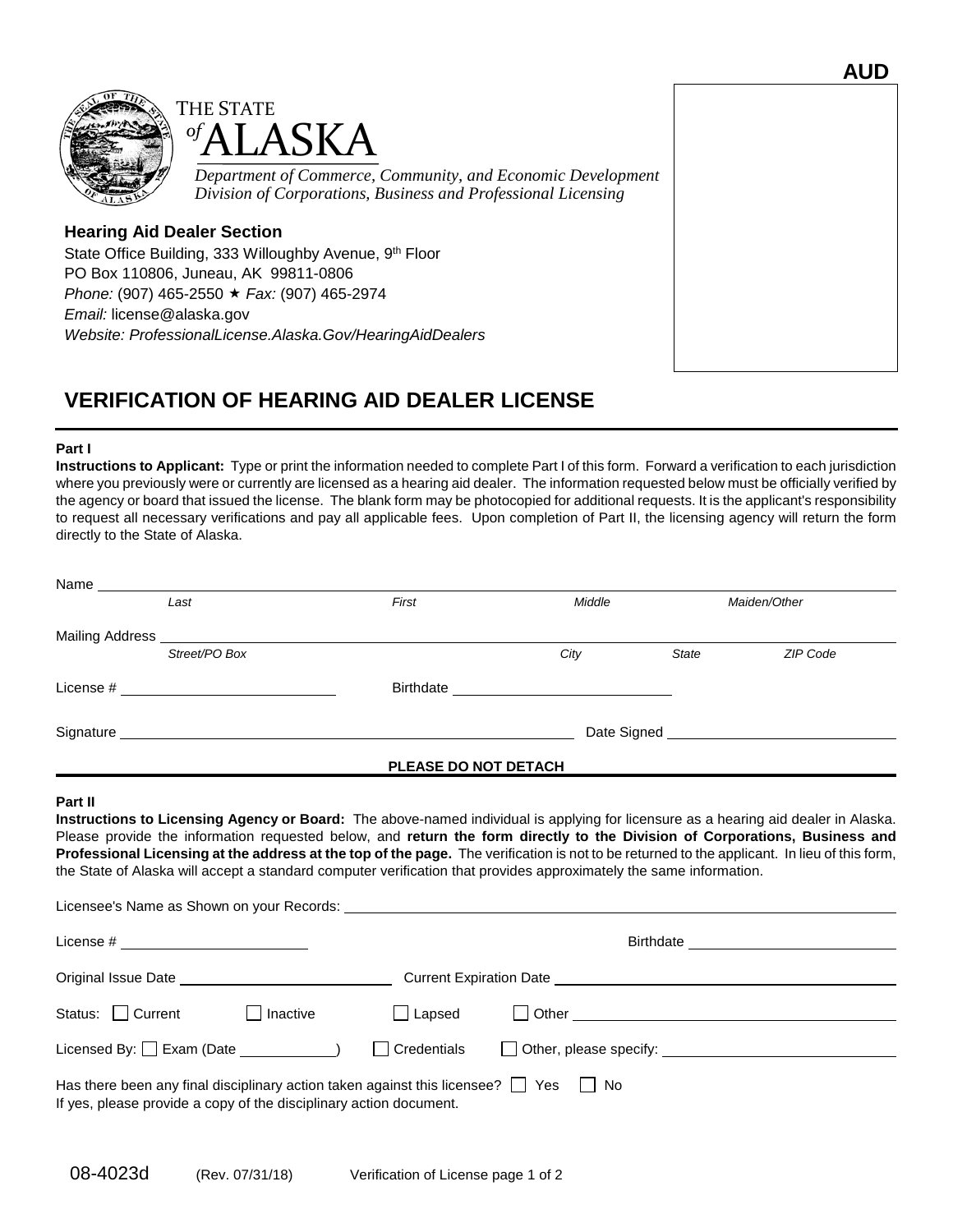| Date |
|------|

(BOARD SEAL)